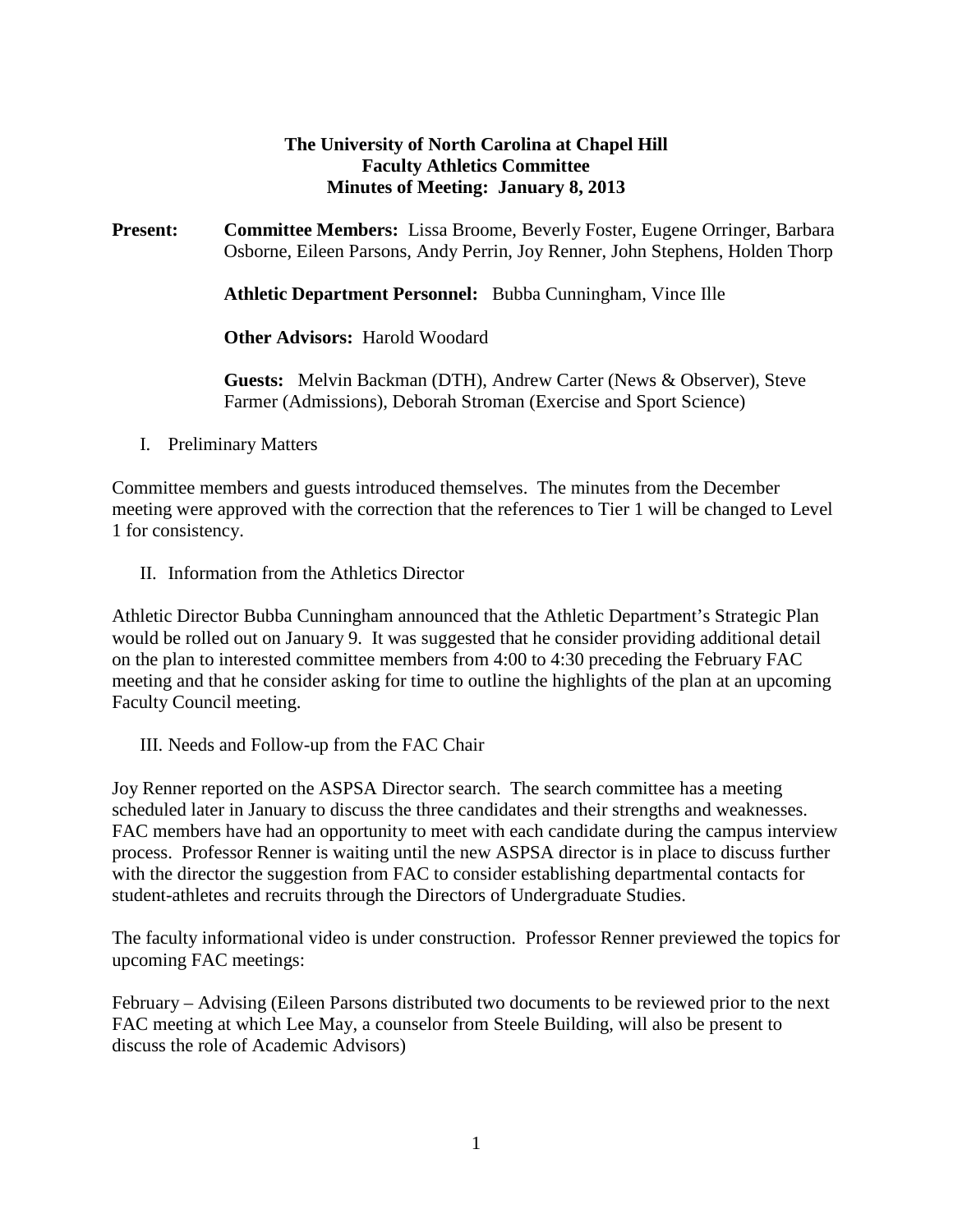March – Advising and Academics (including academic support, reports on majors, and academic metrics used in the Athletic Department's strategic plan)

April – Policies, Procedures, and Operations

The group headed by Hunter Rawlings will begin its discussions when the campus reviews are completed. The discussion will broadly consider the role of intercollegiate athletics.

Professor Renner is providing a monthly update on the activities of FAC at the Faculty Council meetings. At the December meeting, she updated Faculty Council on the FAC activities during its Fall 2012 meetings and presented three questions that had been raised from the Athletics Reform Group (ARG). The first question related to the use of the term "student-athlete." Professor Renner said that FAC will not address this question since it is a national topic. The second question related to the composition of FAC and whether there should be a requirement that FAC members all teach undergraduates. It was noted that the FAC's representative to the nominating committee has always been asked by the committee to emphasize this criteria in nominating members to the committee, that many people currently on the committee teach undergraduates including some whose appointment is in a professional school, that the issues FAC considers are not restricted to undergraduate teaching, and that at the end of the day it is the faculty that elect the FAC members from a slate of diverse candidates.

The third issue identified by the ARG was generally related to the time demands on studentathletes and how the NCAA defined "countable athletically related activities" in its limit of 20 hours per week of such activities during the playing season and 8 hours per week of such activities outside of the playing season. A slide setting forth examples of countable and noncountable activities was distributed to FAC and this slide is part of training presented to all student-athletes by the Athletic Department's Compliance Office. This topic resulted in a broadranging discussion regarding time demands faced by students who participate in extracurricular activities other than intercollegiate athletics, the possible burden presented by student-athletes who enter college less well-prepared than other students in the classroom and whether this might be related to the time demands of athletics. Professor Renner concluded this exchange by asking how we can ensure that discussion about athletics is collaborative rather than adversarial so that communication among all relevant groups will be fostered and enhanced.

## IV. Admissions

Steve Farmer resumed a discussion of admissions issues related to student-athletes. It was noted that University of North Carolina System's Minimum Admissions Requirements (MAR) are increasing for students entering in Fall 2013. The minimum high school GPA will increase from 2.3 to 2.5 and the minimum SAT will increase from 750 to 800. Some students are also reported as exceptions because they fail to meet the Minimum Course Requirements (MCR). The Chancellor has to sign off on any student admitted who is MAR or MCR deficient.

Steve Farmer asked FAC to consider what measures matter in measuring student success. Should it be graduation rate? GPA? He also focused that the emphasis on the number of Level 1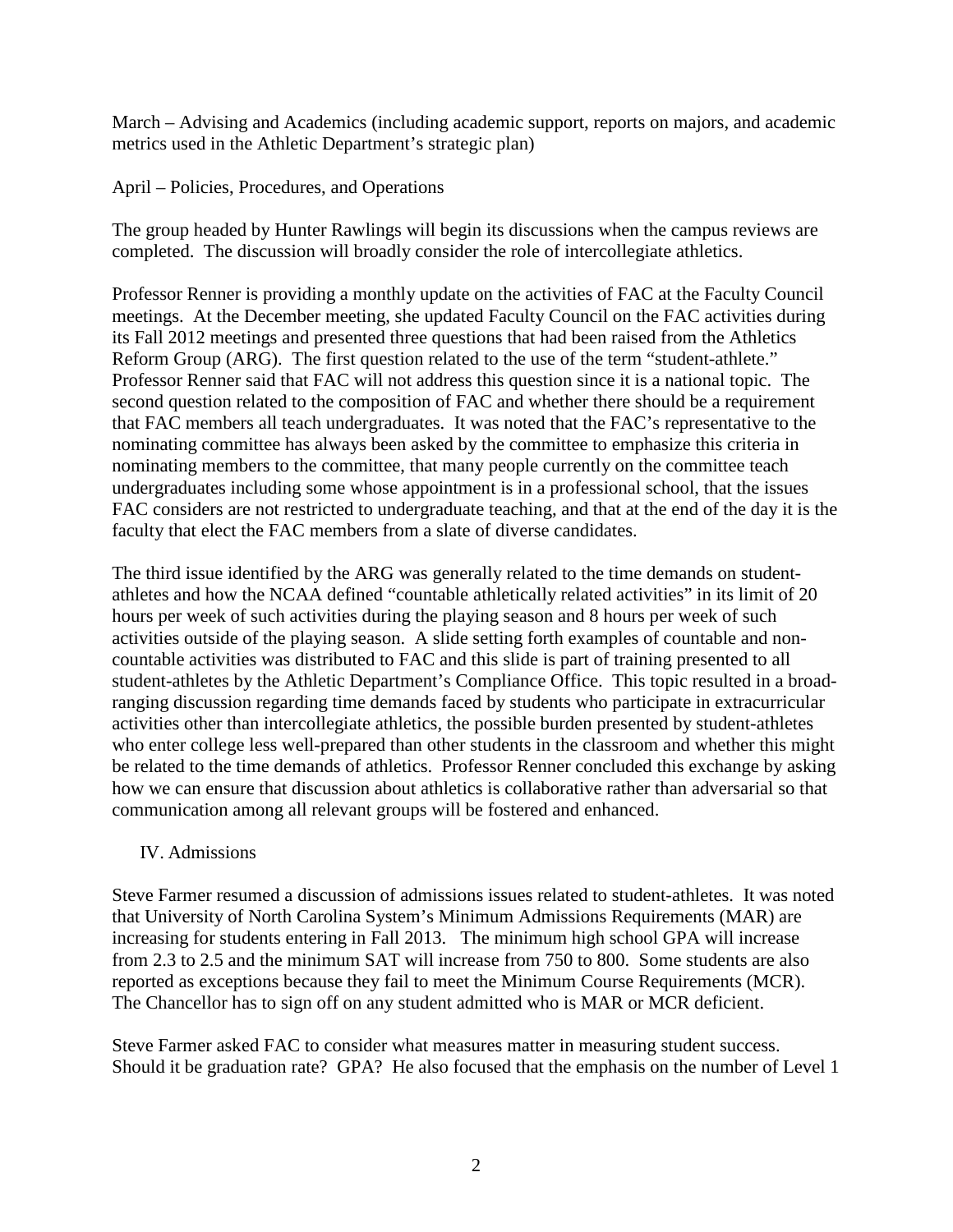students is misplaced; we should be considering how we can move forward with the entire group of student-athletes admitted to UNC.

VII. Closed Session

Pursuant to a motion by Lissa Broome in accordance with N.C. Gen. Stat. § 143-318.11, the committee went into closed session to prevent the disclosure of privileged or confidential information. That motion was seconded and approved. Visitors to the committee (other than Steve Farmer) left the room and the committee proceeded in its closed session discussing confidential issues related to specific students, their credentials at admission, and their subsequent academic performance at the University.

At the conclusion of the committee's discussion (at which no action was taken), Lissa Broome moved that the committee conclude its closed session and move into open session. That motion was seconded and approved.

VIII. The Martin Report and the Baker Tilly Report

Joy Renner encouraged the committee to review the reports posted on [http://academicreview.unc.edu](http://academicreview.unc.edu/) with an eye to what they might suggest for monitoring mechanisms and strategies moving forward.

The meeting adjourned at 6:10 p.m.

The next meeting is February 5, 2013.

Minutes respectfully submitted by Lissa Broome

Attachments: Reports pertaining to Academics and Athletics: Academic Advising Aspects Academic Advising Program Personnel; ASPSA Personnel Carolina Compliance – Countable Athletically Related Activities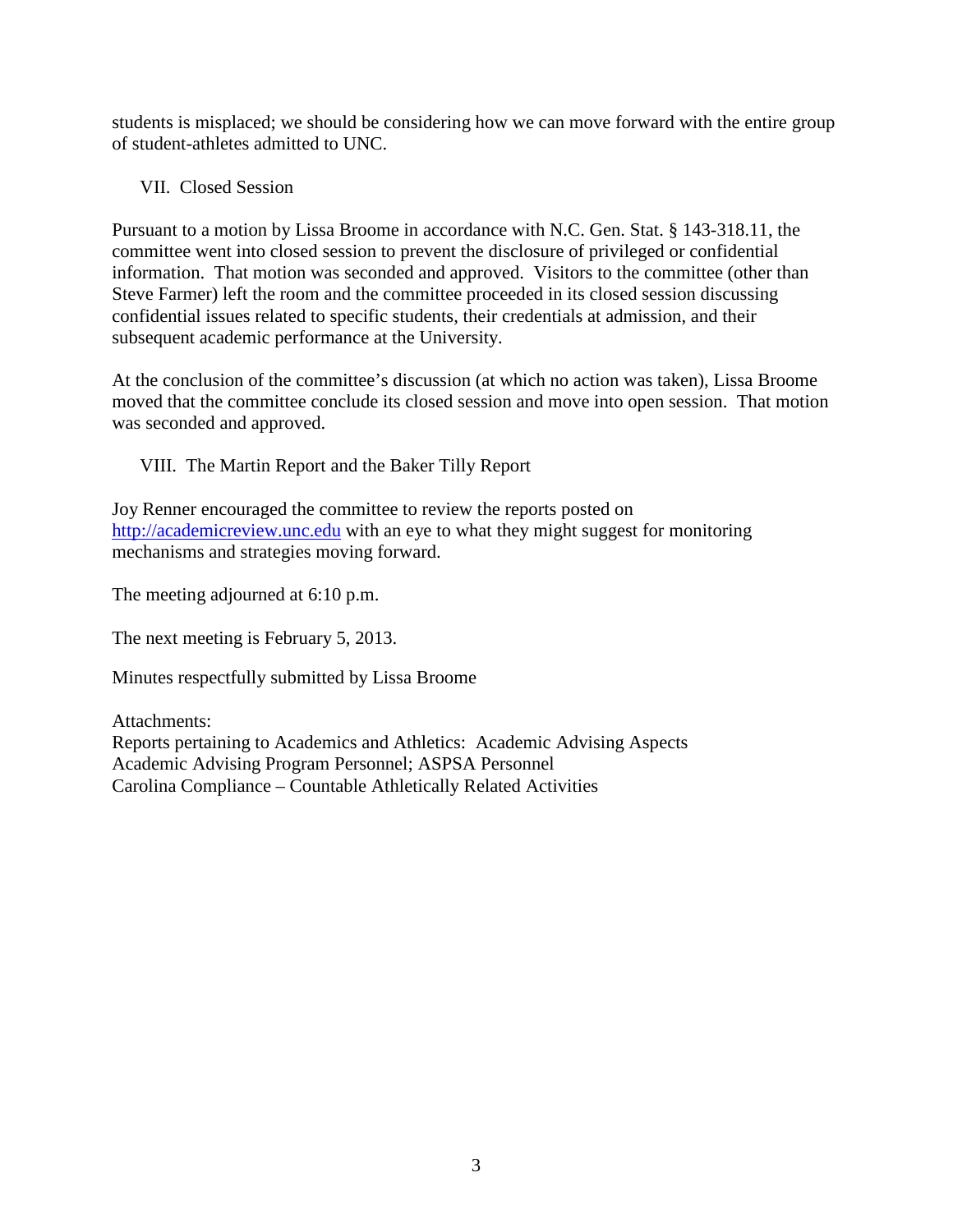Reports pertaining to Academics and Athletics: Academic Advising Aspects

| <b>General Characterization of Advising</b> |                                                                                         |  |  |  |  |  |  |  |  |  |
|---------------------------------------------|-----------------------------------------------------------------------------------------|--|--|--|--|--|--|--|--|--|
| 1988 Study of Academic                      | (1) Assigned academic advisor as part of the General College during the first two       |  |  |  |  |  |  |  |  |  |
| Environment for Athlete-                    | years of study; (2) Assigned academic advisor in third year of study and beyond in      |  |  |  |  |  |  |  |  |  |
| Students (SAEAS)                            | the college or school in which the students' major resides and faculty advisor in       |  |  |  |  |  |  |  |  |  |
|                                             | student major; (3) "Complementary to that, athlete-students also have access to the     |  |  |  |  |  |  |  |  |  |
|                                             | staff of ASP who will provide ongoing advice and counsel regarding a course             |  |  |  |  |  |  |  |  |  |
|                                             | choice, degree programs, etc." (p. 4).                                                  |  |  |  |  |  |  |  |  |  |
| 1995 NCAA Self-Study                        | none                                                                                    |  |  |  |  |  |  |  |  |  |
| 2005 NCAA Self-Study                        | (1) Assigned advisors in the General College during first two years; (2) Assigned       |  |  |  |  |  |  |  |  |  |
|                                             | advisors in their major academic department after declaration of major;(3) "In          |  |  |  |  |  |  |  |  |  |
|                                             | addition, student-athletes have athletics academic counselors in the Academic           |  |  |  |  |  |  |  |  |  |
|                                             | Support Program who work jointly with the campus advising staff to coordinate           |  |  |  |  |  |  |  |  |  |
|                                             | advising and registration processes" (p. 62).                                           |  |  |  |  |  |  |  |  |  |
|                                             | "As with all undergraduate students at Carolina, the primary academic advisor in        |  |  |  |  |  |  |  |  |  |
| 2011 Academic Support                       |                                                                                         |  |  |  |  |  |  |  |  |  |
| Program for Student-Athletes                | Steele Building is assigned based on intended major, along with secondary advisors      |  |  |  |  |  |  |  |  |  |
| (ASPSA) Report                              | (in their major departments, for their minors and related activities)" (p. 3).          |  |  |  |  |  |  |  |  |  |
| 2012 Faculty Executive                      | "The ratio of students to Steele Building advisors is over 500 to 1, about twice the    |  |  |  |  |  |  |  |  |  |
| Committee                                   | national average (according to Dean Owen); thus it seems unlikely that every            |  |  |  |  |  |  |  |  |  |
|                                             | student can meet with an advisor in every semester, and in any event only first year    |  |  |  |  |  |  |  |  |  |
|                                             | students are required to have an advisor sign off on their classes. We are concerned    |  |  |  |  |  |  |  |  |  |
|                                             | that this makes it nearly impossible for student-athletes to receive personalized       |  |  |  |  |  |  |  |  |  |
|                                             | attention their complicated schedules demand, and that all students are unlikely to     |  |  |  |  |  |  |  |  |  |
|                                             | receive even a minimal level of assistance We heard different accounts about            |  |  |  |  |  |  |  |  |  |
|                                             | who could actually sign off on student forms-or indeed, if any oversight after the      |  |  |  |  |  |  |  |  |  |
|                                             | first year is even required. We also learned that a student can have a Loudermilk       |  |  |  |  |  |  |  |  |  |
|                                             | counselor register him/her for classes—but the student has to sign off" (p. 5).         |  |  |  |  |  |  |  |  |  |
|                                             | "For some counselors, by their own reports, paper forms are still the medium of         |  |  |  |  |  |  |  |  |  |
|                                             | choice. We also learned that the online registration system is cumbersome and           |  |  |  |  |  |  |  |  |  |
|                                             | difficult for students to navigate. There also appears to be some confusion by          |  |  |  |  |  |  |  |  |  |
|                                             | counselors as to whether summer school courses are a regular part of the worksheet      |  |  |  |  |  |  |  |  |  |
|                                             | for Steele Building advisors" (p. 6).                                                   |  |  |  |  |  |  |  |  |  |
| 2012 Governor Martin Report                 | "Each student at the University (including student-athletes) is assigned an academic    |  |  |  |  |  |  |  |  |  |
|                                             | advisor to assist in planning his/her academic careerOn average, each academic          |  |  |  |  |  |  |  |  |  |
|                                             | advisor is responsible for 598 students at the University, and the level of interaction |  |  |  |  |  |  |  |  |  |
|                                             | and involvement with each student can vary widely" (p. 21)                              |  |  |  |  |  |  |  |  |  |
|                                             |                                                                                         |  |  |  |  |  |  |  |  |  |
|                                             | "University students are assigned an academic advisor who is responsible for            |  |  |  |  |  |  |  |  |  |
|                                             | working with students to discuss and evaluate that student's academic course            |  |  |  |  |  |  |  |  |  |
|                                             | load" (p. 23).                                                                          |  |  |  |  |  |  |  |  |  |
| Role of Academic Advisor                    |                                                                                         |  |  |  |  |  |  |  |  |  |
| 2012 Faculty Executive                      | "all subcommittee members have been struck by the potential confusion of roles          |  |  |  |  |  |  |  |  |  |
| Committee                                   | of academic counselors in the Loudermilk Centerand the academic advisors in             |  |  |  |  |  |  |  |  |  |
|                                             | Steele Building" (p. 5).                                                                |  |  |  |  |  |  |  |  |  |
| 2012 Governor Martin Report                 | "Advisors' roles include meeting with students to discuss their desired academic        |  |  |  |  |  |  |  |  |  |
|                                             | path (e.g., major or field of study), progress, and specific scheduling for each        |  |  |  |  |  |  |  |  |  |
|                                             | academic term" (p. 21).                                                                 |  |  |  |  |  |  |  |  |  |
|                                             |                                                                                         |  |  |  |  |  |  |  |  |  |
|                                             | Advisors often work with students to select the number and type of courses in which     |  |  |  |  |  |  |  |  |  |
|                                             | to enroll for an upcoming term                                                          |  |  |  |  |  |  |  |  |  |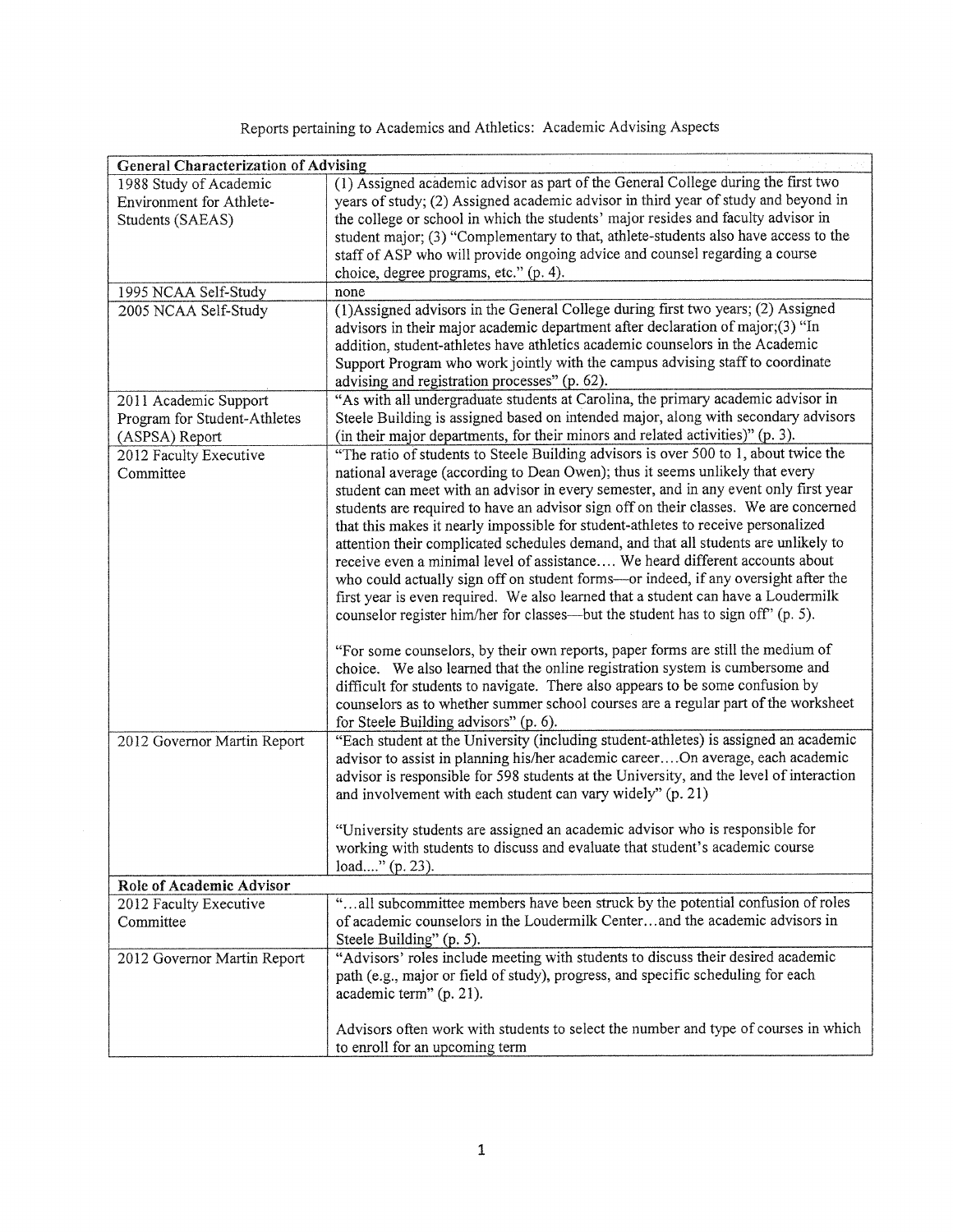| Role of Academic Counselor              |                                                                                        |  |  |  |  |  |  |
|-----------------------------------------|----------------------------------------------------------------------------------------|--|--|--|--|--|--|
| <b>1988 SAEAS</b>                       | "that the individual athlete-student receives proper guidance regarding class          |  |  |  |  |  |  |
|                                         | registrations and selection of degree programs, and enters into University career      |  |  |  |  |  |  |
|                                         | planning and placement programs" (p. 6).                                               |  |  |  |  |  |  |
| 1995 NCAA Self-Study                    | "provide academic counseling, discussion of study strategies, referrals to other       |  |  |  |  |  |  |
|                                         | academic services, and guidance through University processes and procedures such       |  |  |  |  |  |  |
|                                         | as pre-registration, dropping/ adding courses or withdrawing from courses" (p. 9).     |  |  |  |  |  |  |
| 2005 NCAA Self-Study                    | "The Academic Support Program staff may assist student-athletes in registering for     |  |  |  |  |  |  |
|                                         | their courses, if, on the date they are scheduled to register, they are competing or   |  |  |  |  |  |  |
|                                         | traveling for official NCAA-related events. This does not include team practices or    |  |  |  |  |  |  |
|                                         | special activities. The Academic Support Program's counselors offer academic           |  |  |  |  |  |  |
|                                         | counseling in the areas of course selection, class scheduling, and degree program      |  |  |  |  |  |  |
|                                         | assistance to all student-athletes" (p. 62).                                           |  |  |  |  |  |  |
| 2011 ASPSA Report                       | "The professional staff in the ASPSA has related responsibilities [to academic         |  |  |  |  |  |  |
|                                         | advising] to document academic progress for NCAA compliance purposes, but this         |  |  |  |  |  |  |
|                                         | responsibility is distinct from that provided by the primary academic advisor" (p. 3). |  |  |  |  |  |  |
| 2012 Faculty Executive                  | " all subcommittee members have been struck by the potential confusion of roles        |  |  |  |  |  |  |
| Committee                               | of academic counselors in the Loudermilk Centerand the academic advisors in            |  |  |  |  |  |  |
|                                         | Steele Building From some, we heard that the main role of Loudermilk                   |  |  |  |  |  |  |
|                                         | counselors is to ensure compliance with NCAA eligibility requirements and progress     |  |  |  |  |  |  |
|                                         | towards degrees The location of Loudermilk Center, its convenient hours for            |  |  |  |  |  |  |
|                                         | athletes, and its much higher staff to student ratio make it difficult to imagine that |  |  |  |  |  |  |
|                                         | athletes would feel encouraged to use Steele Building staff for their academic         |  |  |  |  |  |  |
|                                         | advising needs" (p. 5).                                                                |  |  |  |  |  |  |
| 2012 Governor Martin Report             | "ASPSA employees are assigned to a group of student-athletes 'to assist in             |  |  |  |  |  |  |
|                                         | exploring their interests and abilities, enjoying a broad educational experience, and  |  |  |  |  |  |  |
|                                         | reaching or exceeding their academic goals.' Academic Counselors strive to form        |  |  |  |  |  |  |
|                                         | relationships with the various academic departments to understand the nature of each   |  |  |  |  |  |  |
|                                         | course offered and the related academic requirements in order to inform their work     |  |  |  |  |  |  |
|                                         | with their portfolio of student-athletes. While Academic Counselors are not the        |  |  |  |  |  |  |
|                                         | student-athletes' official academic advisor, they do often work with their assigned    |  |  |  |  |  |  |
|                                         | student-athletes in considering potential courses to take in each term, focusing on    |  |  |  |  |  |  |
|                                         | factors such as balancing section times with practice requirements, maintaining        |  |  |  |  |  |  |
|                                         | NCAA progress toward degree requirements, and matching course load with                |  |  |  |  |  |  |
|                                         | students' abilities" (p. 21)                                                           |  |  |  |  |  |  |
| <b>Advising-related Recommendations</b> |                                                                                        |  |  |  |  |  |  |
| 2011 ASPSA Report                       | Develop a clear and shared vision for the academic development and success of          |  |  |  |  |  |  |
|                                         | student-athletes that reflects the University's goals of degree completion,            |  |  |  |  |  |  |
|                                         | development of academic skills, attainment of learning goals, and the realization of   |  |  |  |  |  |  |
|                                         | student's academic potential. The vision may involve policy around academic            |  |  |  |  |  |  |
|                                         | expectations that subsequently inform decisions about student-athletes and the         |  |  |  |  |  |  |
|                                         | development of completion-to-degree plans and individualized academic                  |  |  |  |  |  |  |
|                                         | development plans which span four or more years but evolve with the student-           |  |  |  |  |  |  |
|                                         | athlete's progress.                                                                    |  |  |  |  |  |  |
|                                         |                                                                                        |  |  |  |  |  |  |
|                                         | Collaborate with other campus units serving undergraduates. Collaborations should      |  |  |  |  |  |  |
|                                         | result in a system or network of support that supplements ASPSA services.              |  |  |  |  |  |  |
| 2012 Faculty Executive                  | "Every student should have an academic advisor in Steele Building sign off on          |  |  |  |  |  |  |
| Committee                               | courses every semester.  Academic advising should be done in Steele and okayed         |  |  |  |  |  |  |
|                                         | by Loudermilk" (p. 10).                                                                |  |  |  |  |  |  |
|                                         |                                                                                        |  |  |  |  |  |  |
|                                         | "We encourage greater resources be put into both athletic counselors and academic      |  |  |  |  |  |  |
|                                         | advisors." (p.10)                                                                      |  |  |  |  |  |  |
|                                         |                                                                                        |  |  |  |  |  |  |

Advising Topics not addressed in reports: (1) Priority Registration, (2) Recent actions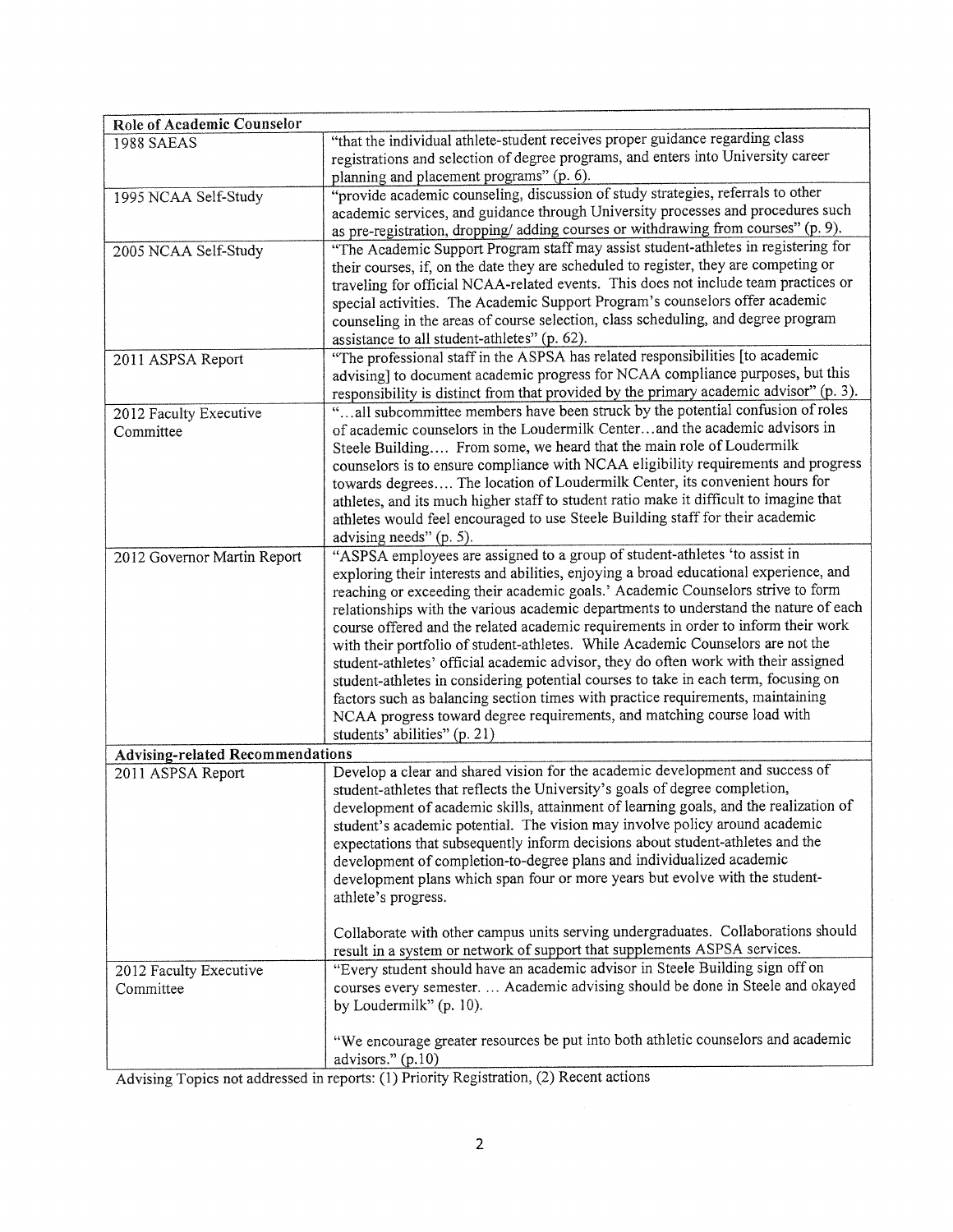### **Academic Advising Program Personnel**

The Academic Advising Program in Steele Building serves nearly 16,000 undergraduate students in the College of Arts and Sciences (including the General College) through their four years of study, from orientation to graduation. The 60 member staff includes 26 full-time academic advisors, 24 part-time faculty members, and nine administrative and support personnel. These advisors help students navigate the undergraduate curriculum, understand academic policies and procedures, investigate opportunities, and utilize resources so that they can make the most of the Carolina experience. They assist students with all aspects of their academic planning while providing a foundation for appropriate academic decisions throughout their undergraduate studies.

To guide undergraduates in all aspects of their academic planning, they help students:

- Choose appropriate courses throughout their academic career beginning with orientation the summer before matriculation;
- Identify, declare, and progress through appropriate majors and minors;
- Follow academic policies and procedures including course drop/add policies, requesting examination excuses, registration completion, and appeals for academic exceptions due to extenuating circumstances;
- Maintain required academic eligibility standards,
- Make timely progress toward graduation and have their requirements verified in order to receive a  $\bullet$ baccalaureate degree, and
- Seek out referrals to campus departments and organizations in order to contribute to their academic success.

### **ASPSA Personnel**

ASPSA serves all of the approximately 800 student-athletes at UNC-Chapel Hill. The program has a permanent staff of fourteen: a director, four associate directors, a learning specialist, a reading, writing and learning specialist, five academic counselors, a tutoring coordinator, and an office manager. In addition, it employs ten part-time learning assistants and nearly fifty part-time tutors who, together with the academic counselors, provide front-line student services. The academic counselors are generally assigned team-by-team but can also work across teams with particular groups of students. Occasionally, academic counselors travel with teams to monitor study tables on the road.

To guide student-athletes they

- Provide academic coaching including study skills, time management and organizational skills throughout their college career and, at the beginning of it aid their transition into college.
- Assist student-athletes in choosing a balanced schedule, helping them manage all the demands of classes and studying, maintaining NCAA compliance standards, practicing, and competing.
- Review worksheets with students during registration periods every semester, to reinforce information provided by academic advisers and to educate students on NCAA and institutional eligibility requirements.
- Monitor academic progress in the classroom, usually during weekly meetings with their assigned  $\bullet$ students; discuss students' current status, review early warning, class attendance, and grade reports.
- Provide detailed, weekly reports to coaches, conduct and attend team meetings, compile semester grade/eligibility reports and assist with the preparation of each team's Academic Progress Rate (APR) and Graduation Success Rate (GSR).
- Oversee the work of tutors and learning assistants and supervise evening study table in the Loudermilk Center on a rotating basis.
- Meet with students and their families during the recruiting process.